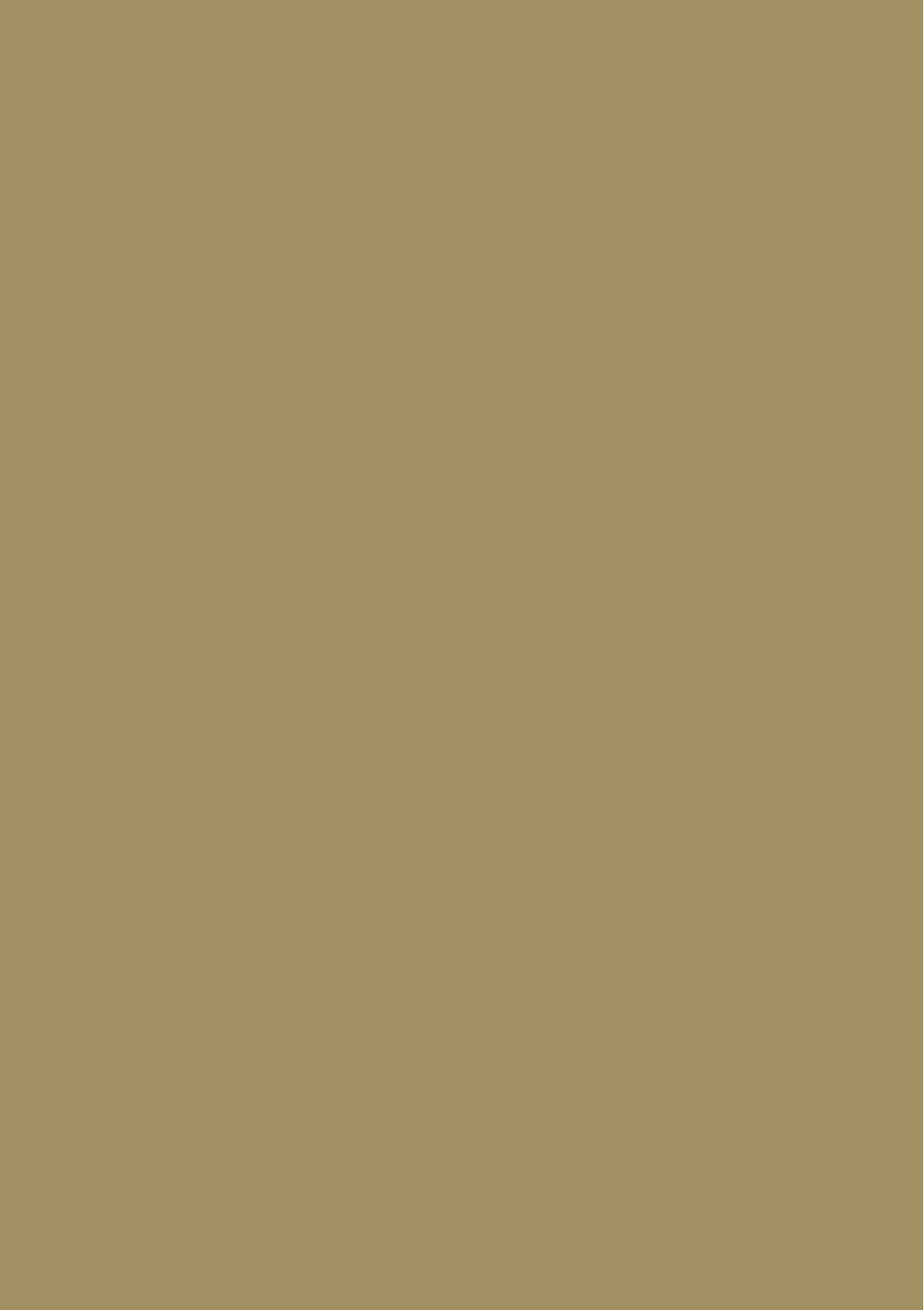# **Statement on Corporate Governance**

The fundamental governance principles that regulate the relationship between Dlala Brokerage and Investment Holding Company Q.S.C. ("Dlala") shareholders, management, employees and third parties, i.e. customers, legal authorities, suppliers and all types of individuals and institutions with whom Dlala does business are stipulated below:

# **Integrity**

With regard to Dlala's activities and relationships with customers, employees, shareholders, legal authorities, institutions and organizations, Dlala remains committed to the principle of integrity.

# **Credibility**

Aware that confidence relies at the heart of business success, Dlala provides customers, shareholders, employees and legal authorities with clear, comprehensive and accurate information and offers timely and excellent services.

# **Compliance**

Dlala is committed to abiding all laws, regulations and standards.

# **Confidentiality**

Dlala does not share any information or details on transactions concerning shareholders, employees, suppliers and business partners and above all personal information regarding customers, with any person or institution, except with those authorities with which the sharing of information is permitted or required by laws and regulations.

# **Transparency**

Except for information that is deemed a commercial secret and not yet disclosed to the public, Dlala discloses to the public financial and non-financial information promptly, accurately, thoroughly, comprehensively and in a way that is easy to interpret and access.

Dlala management strives to establish transparent and close communication with the shareholders. The primary objective is to make Dlala share an attractive and predictable investment vehicle for existing shareholders as well as for potential investors. To this purpose, Dlala's management implements strategic plans and announces results in accordance with generally accepted accounting principles and provisions of relevant legislation in a comprehensive, fair, accurate and timely manner.

Effective Corporate Governance is an important part of our identity. Accordingly, we ensure the responsible, value-driven management and control of Dlala through our system of corporate governance. The guiding framework for this is provided by the Corporate Governance Code for public listed entities, issued by Qatar Financial Markets Authority ("QFMA CGC") on 27 January 2009; whilst general reference is also drawn from other applicable laws and regulations of the State of Qatar and Qatar Exchange.

The Corporate Governance Disclosure Statement highlights key components of the governance system as designed and implemented in Dlala for the reporting period from 1 January 2011 to 31 December 2011.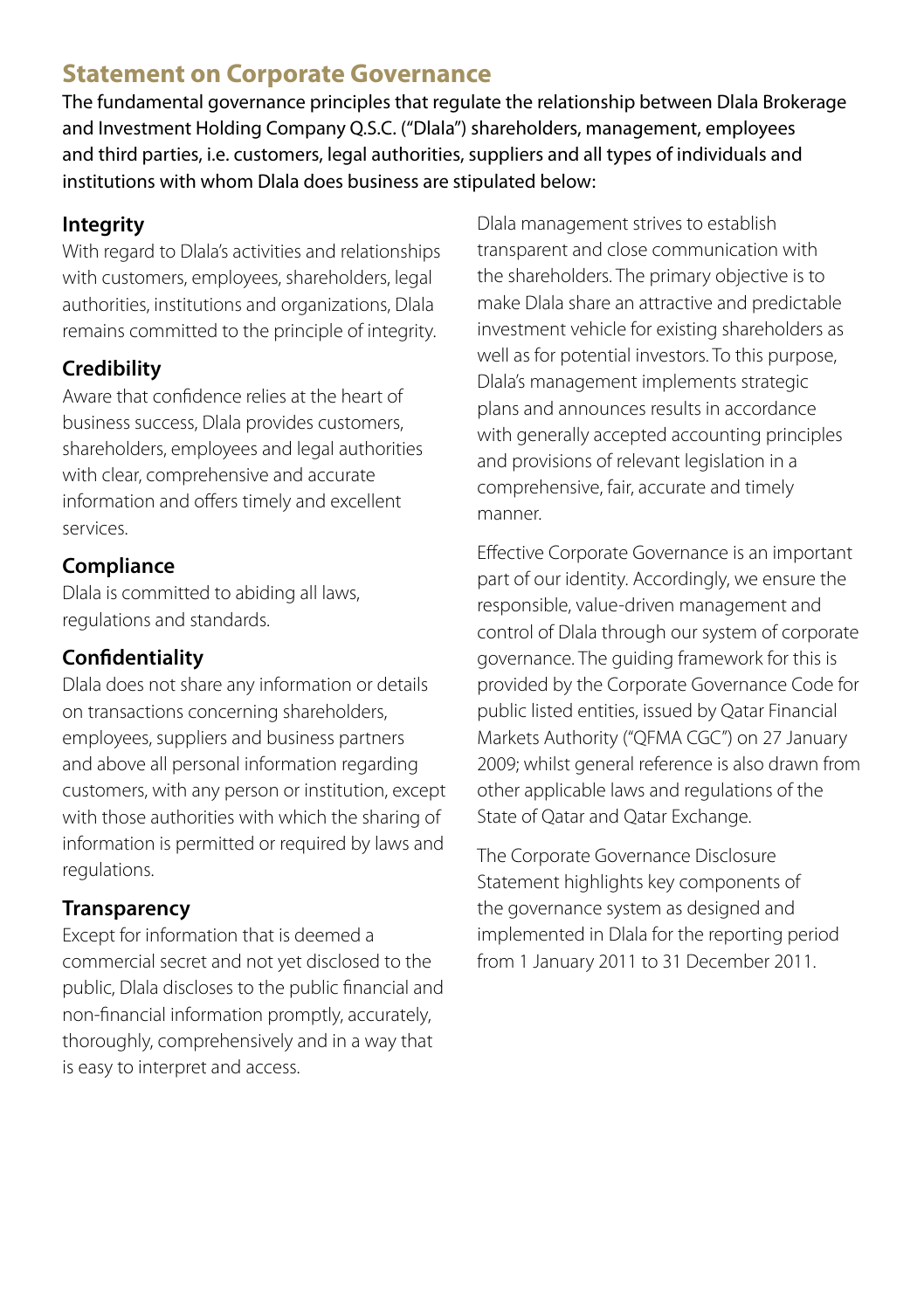# **Shareholders**

Dlala maintains an open and transparent dialogue with its shareholders. The Annual General Assembly was held on 03 April 2011, during which the following resolutions were approved:

- The Board of Directors' Report on the Company's activities and its financial position for the fiscal year ended 31 December 2010 and the future plan of the Company.
- • The Auditor's Report on the Company's Accounts for the fiscal year ended 31 December 2010.
- The balance sheet and the profit & loss account for the fiscal year ended 31 December 2010.
- • Absolved the Chairman and Members of the Board of Directors from all responsibilities for the fiscal year ended on 31 December 2010.
- • Approval of recommendations from the Board of Directors regarding cash dividends of 8.5% (85 Dirhams per share).
- • Appointment of Ernst & Young as external auditor for the fiscal year 2010 and the auditor's fees.
- Elected new 5 board members for 3 years.

# The next Annual General Assembly is scheduled to be held on 18 March 2012, with the following agenda:

- • Presentation and approval of the Board of Directors'Report on the activities of the Company's financial status for the fiscal year ended on 31st December 2011 and future plans.
- • Presentation of the External Auditor's Report on the balance sheet and income statement of the Company for the fiscal year ended on 31st December 2011.
- • Discuss and approve the balance sheet and income statement for Dlala Holding for the fiscal year ended on 31st December 2011.
- • Approval of recommendations and suggestions from the Board of Directors regarding cash dividends of 10% (one Riyal per share).
- • Absolve the Chairman and Members of the Board of Directors from all responsibilities for the fiscal year ended on 31st December 2011, and fixing of their remunerations.
- • Discuss the Corporate Governance Report for 2011.
- • Appoint the External Auditors for the fiscal year 2011 and approve their fees.
- • Approve the Board's recommendation to rent a property from a board member to launch a branch for a subsidiary company.

The Articles of Association ("AoA") includes provisions to ensure that the rights of shareholders are respected in a fair and equitable manner, and more specifically include provisions with regard to access to ownership records, calls for General Assembly Meetings and propose agenda items, equal treatment of shareholders, the exercise of voting rights, method of voting for Board Members, removal of Board Members for being absent from Board Meetings without reasonable excuse, dividend distribution and major decisions reserved for the decision of the Extraordinary General Assembly.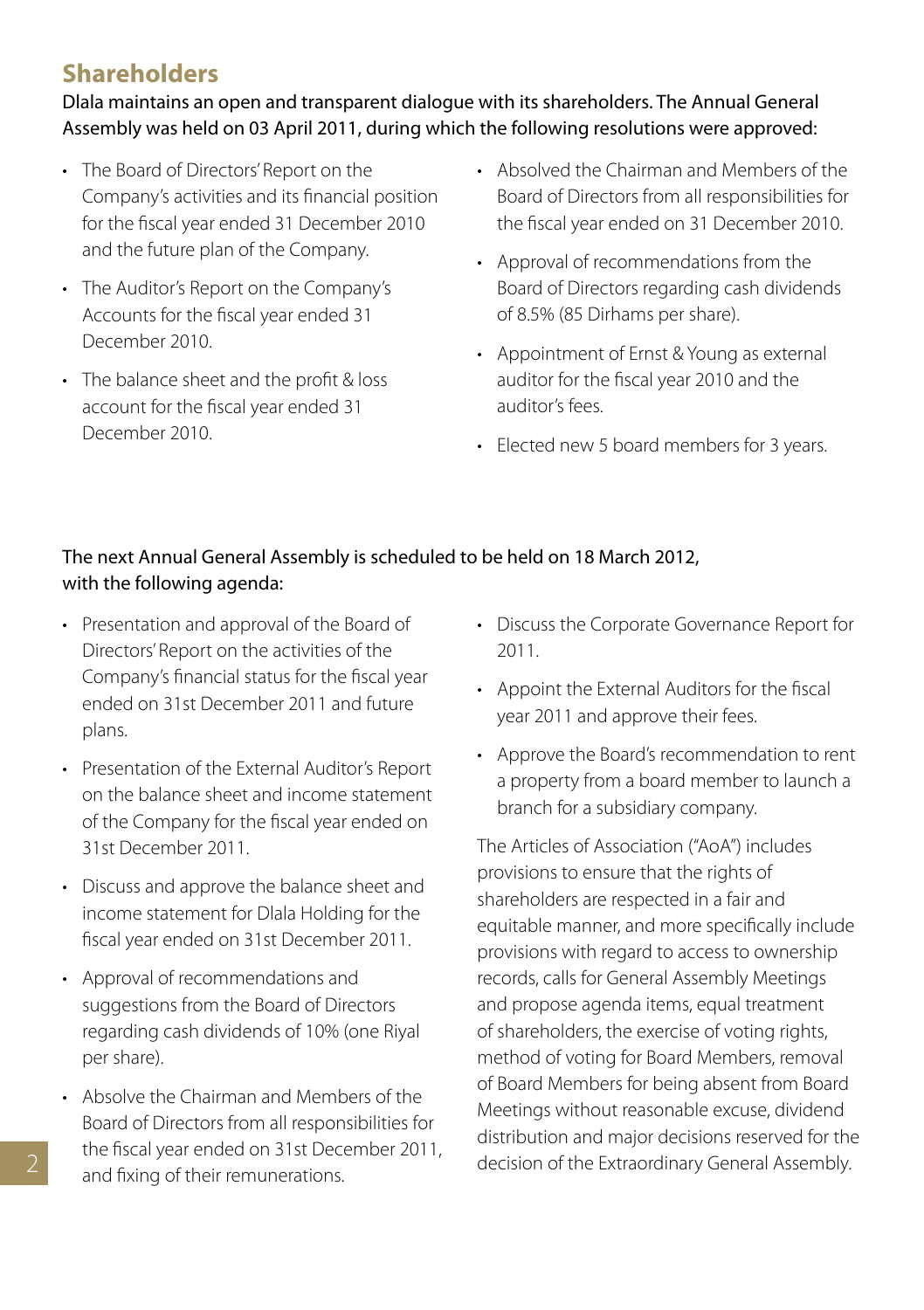# **Major Shareholders**

The Articles of Association prescribe that the total shares that are owned by one shareholder may not exceed 5% of the total shares of the Company. This rule is applied through the registration system of Qatar Exchange. Dlala will continue to rely on Qatar Exchange to obtain valid up-to-date record of shareholdings. As per the information obtained from Qatar Exchange dated 30 December 2010, no shareholder

has exceeded the 5% limit. No shareholder agreements exist that require disclosure.

As on 31 December 2011, 86.51% of the total number of shares in the Company is held by Qatari nationals (Individuals and Company) and 13.49% of the total number of shares is held by foreign investors.

# **Board of Directors**

The Dlala Board is the primary governing body for Dlala. Its documented roles and responsibilities include supporting the management structure, setting and maintaining strategic direction, ensuring efficiency and effectiveness, enhancing public standing, maintaining integrity and accountability of the organization, being accountable and responsive to stakeholders and shareholders, regularly attending Board Meetings and important related meetings, assisting in maintaining the mission and visions of Dlala, discussing/approving internal audit reports and appointing Internal Auditors and introducing ideas that would enhance the performance of the Company's operations including its subsidiaries.

Dlala Board has its own Board Charter which further details the roles and responsibilities of the Board; requirements related to Board Meetings; Board Committees established

to assist the Board in carrying out its responsibilities; requirements for the Board to review its performance annually and consider changes to improve the effectiveness of the Board and/or its committees; requirements to separate the positions of the Chairman of the Board and the Chief Executive Officer; responsibilities of the Chairman of the Board, Vice Chairman of the Board, non-executive Board Members, Board Secretary, Chief Executive Officer and Senior Management; protocol for handling media communications and the Directors' code of conduct.

As per its AoA, the Dlala Board is currently composed of 9 members who are nominated representatives of the incorporators appointed for five years. Changes in the nominated Board Members by the incorporators have been formally documented.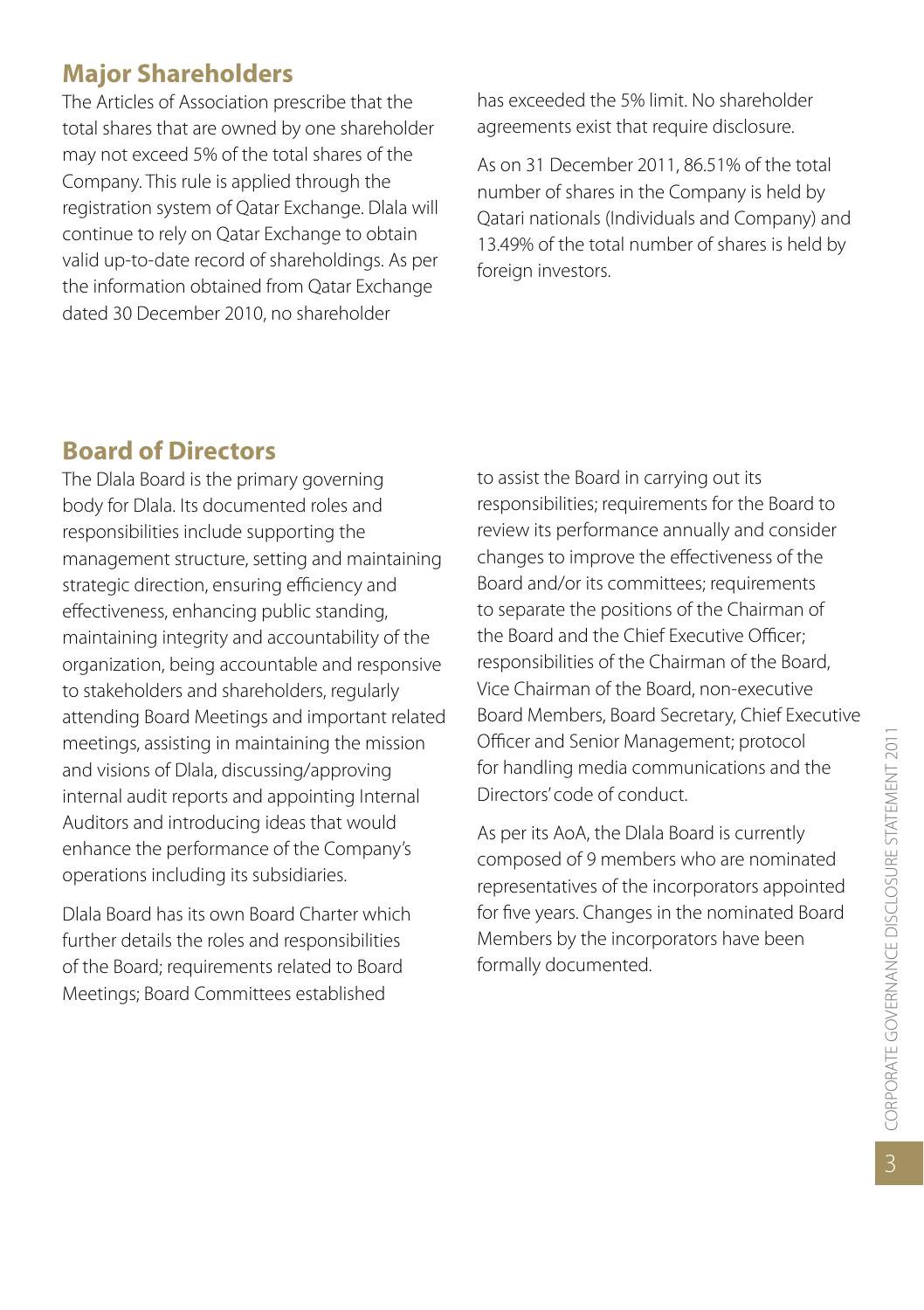| <b>Name</b>                                  | <b>Function</b>                | <b>Date of first</b><br>appointment | Corporate<br>represented                                                       | <b>Status</b><br>Exec/Non-exec/<br>Independent |
|----------------------------------------------|--------------------------------|-------------------------------------|--------------------------------------------------------------------------------|------------------------------------------------|
| H.F. Rashid Ahmed<br>Al Mannai               | Chairman                       | April 2011                          |                                                                                | Non Executive                                  |
| H.F. Dr. Sheikh Hamad<br>Bin Nasser Al-Thani | Vice<br>Chairman               | June 2005                           | Oatar Foundation for<br>Education, Science<br>and Community<br>Development     | Non Executive                                  |
| Mr. Abdul Rahman<br>Al Mana                  | Member                         | April 2011                          | <b>Education and Health</b><br>Fund - Ministry of<br>Economy & Finance         | Non Executive                                  |
| Ms. Moza Al Sulaiti                          | Member                         | April 2011                          | Pension Fund of the<br>General Retirement<br>and Social Insurance<br>Authority | Non Executive                                  |
| Mr. Ahmed Al Asmakh                          | Member<br>Managing<br>Director | April 2011                          |                                                                                | <b>Executive</b>                               |
| H.F. Sheikh Suhaim Bin<br>Khaled Al Thani    | Member                         | April 2011                          |                                                                                | Non Executive                                  |
| Mr. Ali Hussein Al Sada                      | Member                         | April 2011                          |                                                                                | Non Executive                                  |
| Dr. Mohamed Nasser<br>Al Qahtani             | Member                         | April 2011                          |                                                                                | Non Executive                                  |
| Mr. George Shehadeh                          | Member                         | March 2009                          | Amwal Company                                                                  | Non Executive                                  |

Further details of our distinguished Board Members are included in Annex 1 to this Report.

The Board met 5 times during the reporting period, as follows:

| <b>Board Meeting</b><br>Number/Year | <b>Date</b>      | <b>No. of Members</b><br><b>Attended</b> | <b>No. of Members</b><br><b>Excused</b> | <b>Proxy Votes</b> |
|-------------------------------------|------------------|------------------------------------------|-----------------------------------------|--------------------|
| 01/2011                             | 18 January 2011  |                                          |                                         |                    |
| 02/2011                             | 24 April 2011    | 8                                        |                                         |                    |
| 03/2011                             | 15 June 2011     | 8                                        |                                         |                    |
| 04/2011                             | 27 July 2011     |                                          |                                         |                    |
| 05/2011                             | 05 October 2011  |                                          |                                         |                    |
| 06/2011                             | 22 December 2011 |                                          |                                         |                    |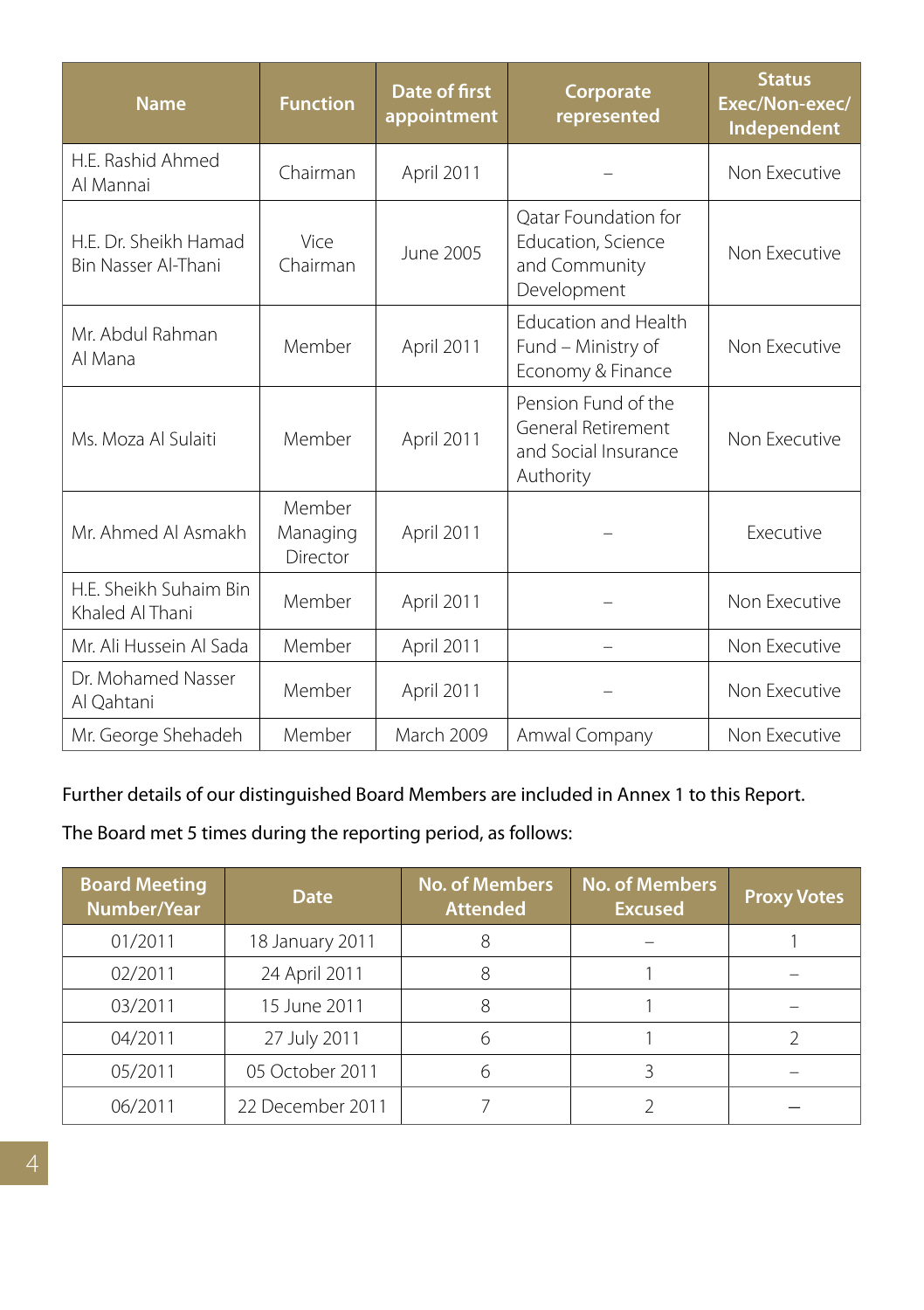# **Board Committees**

Three Board Committees i.e. an Audit Committee, an Executive Committee and Nomination, Remuneration and Governance Committee have been established following a decision of the Board of Directors.

# **Audit Committee**

The Committee is responsible for supervising and undertaking all internal and external audit activities, according to the pre-approved action plan of the Board of Directors. The Committee comprises of four members of the Board. The membership of the Committee will correspond to the tenure of Board Membership. All members of the Audit Committee have accounting and financial experience.

### The members of the Audit Committee are:

- • H.E. Dr. Sheikh Hamad Bin Nasser Al-Thani Chairman
- • Mr. Abdul Rahman Al Mana Member
- • Mrs. Moza Al Sulaiti Member

The Audit Committee met 2 times during the reporting period.

Dlala Board renamed the Internal Audit Committee to Audit Committee and updated its terms of reference on 5 October 2010. The responsibilities of the Committee as per its updated terms of reference are:

- 1. Report to the Board any matters that, in the opinion of the Committee, necessitate action and recommend follow-up action.
- 2. Report to the Board on matters related to the Committee as outlined in QFMA CGC.
- 3. Consider other issues as determined by the Board.
- 4. Monitor risk factors related to Dlala and recommend to the Board for mitigating the risk factors.
- 5. Review the Financial and Internal Control and Risk Management systems.
- 6. Discuss the Internal Control systems with the management to ensure management's performance of its duties towards the development of efficient Internal Control systems.
- 7. Consider the findings of principal investigations in Internal Control matters requested by the Board or carried out by the Committee on its own initiative with the Board's approval.
- 8. Review Dlala's financial and accounting policies and procedures.
- 9. Monitor accuracy and validity of the financial statements and the yearly, half-yearly and quarterly reports, and to review such statements and reports, with special focus on:
	- • Any changes to the accounting policies and practices;
	- • Matters subject to the discretion of Senior Executive Management;
	- • Major amendments resulting from the audit;
	- • Continuation of Dlala as a viable going concern;
	- • Compliance with the accounting standards – International Financial Reporting Standards;
	- • Compliance with the applicable listing rules in Qatar Exchange; and
	- • Compliance with disclosure rules and any other requirements relating to the preparation of financial reports.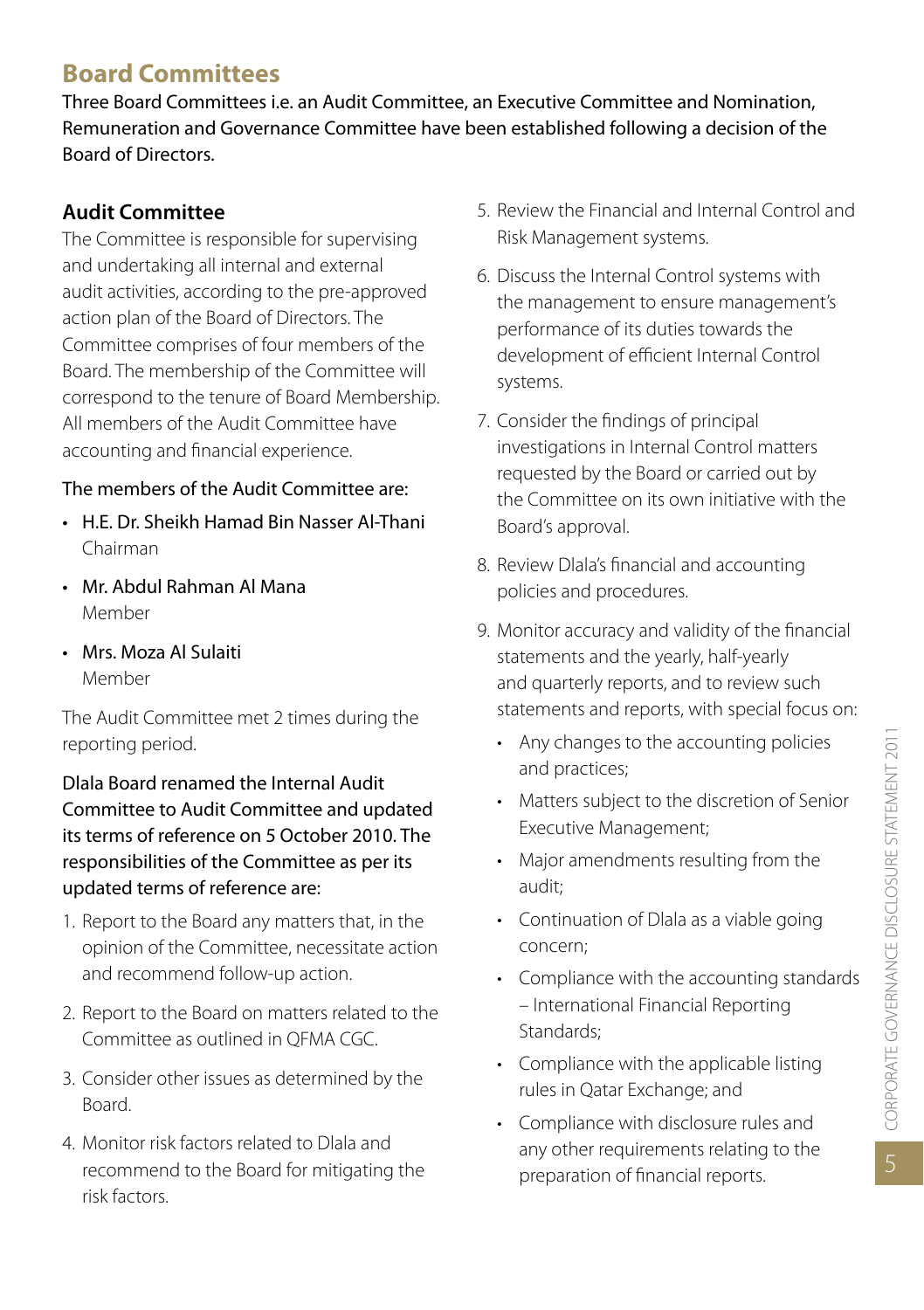- 10. Consider any significant and unusual matters contained or to be contained in Dlala's financial reports and accounts.
- 11. Oversee and follow-up the independence and objectivity of the External Auditor and for determining the nature, scope and efficiency of the external audit in accordance with International Standards on Auditing and International Financial Reporting Standards.
- 12. Ensure that the External Auditor conducts an annual and semi-annual independent audit with the purpose of providing an objective assurance to the Board and shareholders that the financial statements are prepared in accordance with related laws and regulations and International Financial Reporting Standards and accurately represent the financial position and performance of Dlala in all material respects.
- 13. Meet with the External Auditors at least once a year.
- 14. Consider any issues raised by the External Auditors.
- 15. Ensure the timely reply by the Board to the queries and matters contained in the External Auditors' letters or reports.
- 16. Ensure that the External Auditor attends the General Assembly and delivers the annual report and answers any queries in this respect.
- 17. Recommend to the Board regarding appointment of External Auditors, by following the following guidelines:
	- a. External auditors should be independent and not have non-audit interests in Dlala and its Board Members. External Auditor shall not have any conflicts of interests in his relation to Dlala.
- b. External auditors should be an audit professional with relevant experience in auditing financial statements of listed companies based on International Standards on Auditing and International Financial Reporting Standards.
- c. Follow the applicable rules and regulations regarding auditor rotation.
- 18. Review the letter of appointment of the External Auditor, his business plan and any significant clarifications he requests from senior management as regards the accounting records, the financial accounts or control systems as well as the Senior Executive Management's reply.
- 19. Evaluate the performance of External Auditor.
- 20. Oversee the functioning of Internal Audit and in particular to ensure that the following Internal Audit functions are performed:
	- a. Audit the Internal Control Systems and oversee their implementation.
	- b. Internal Audit to be carried out by operationally independent, appropriately trained and competent staff.
	- c. Internal Audit will submit the report to the Board through the Committee.
	- d. Internal Audit has access to all Dlala activities.
	- e. Internal Audit to be independent from day-to-day functioning of Dlala. Independence to be reinforced by the compensation of Internal Audit being determined by the Board based on the recommendation of the Committee.
	- f. Internal Auditor will attend the General Assembly.
- 21. Ensure that the Internal Audit function includes at least one internal auditor appointed by the Board.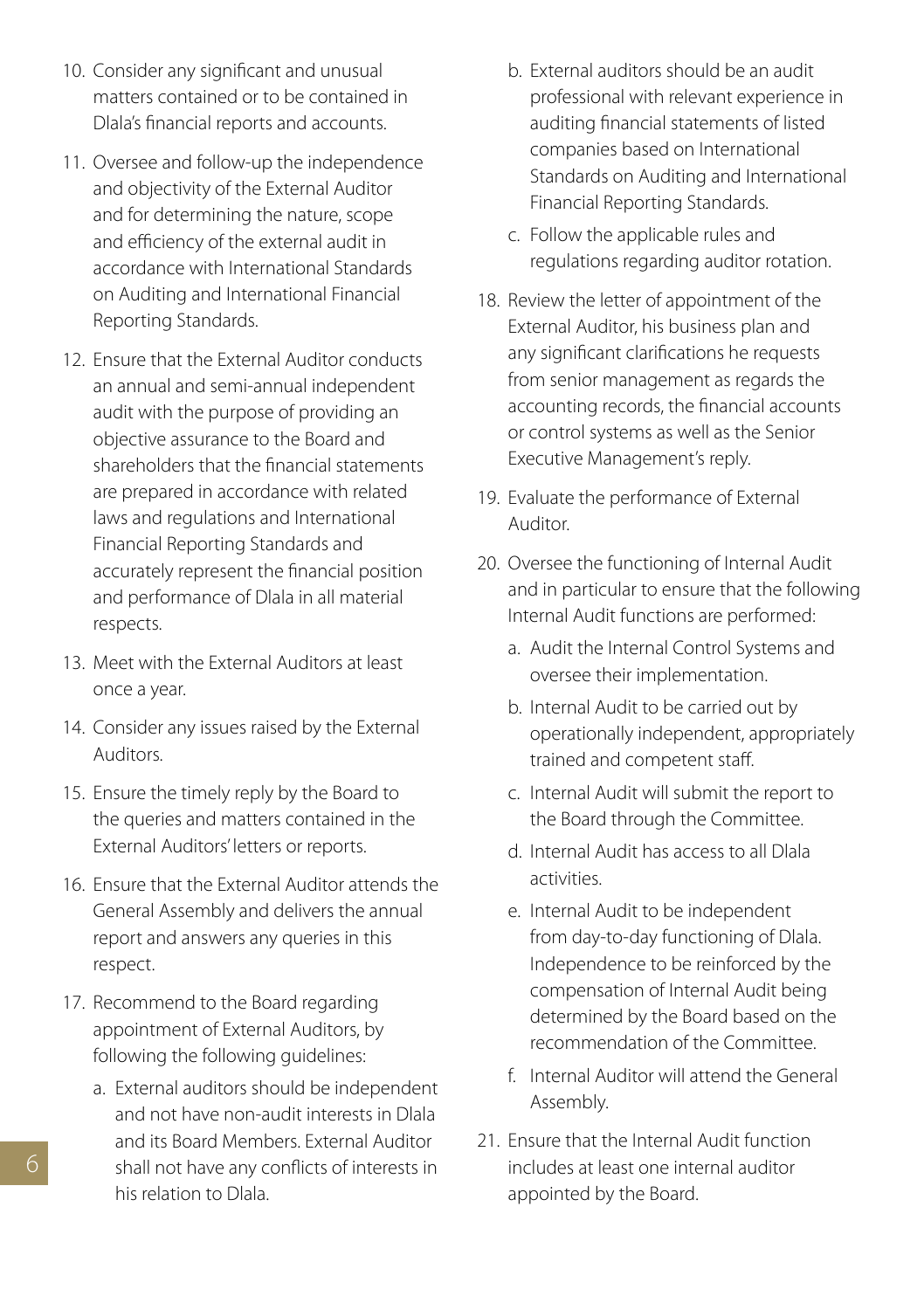- 22. Recommend to the Board for approval of the scope of Internal Audit and to particularly include the following:
	- a. Control and oversee procedures of financial affairs, investments, and risk management.
	- b. Comparative evaluation of the development of risk factors and the systems in place to respond to drastic or unexpected market changes.
	- c. Assessment of the performance of the Board and senior management in implementing the Internal Control Systems, including the number of times the Board was notified of control issues (including risk management) and the manner in which such issues were handled by the Board.
	- d. Internal Control failure, weaknesses or contingencies that have affected or may affect Dlala's financial performance and the procedure followed by Dlala in addressing Internal Control failures (especially such problems as disclosed in Dlala's annual reports and financial statements).
	- e. Dlala's compliance with applicable market listing and disclosure rules and requirements.
	- f. Dlala's compliance with Internal Control systems in determining and managing risk.
	- g. All relevant information describing Dlala's risk management operations.
- 23. Ensure that the Internal Audit Report is prepared every three months and submitted to the Committee and Board.
- 24. Supervise and monitor the financial, administrative and technical activities of Internal Audit.
- 25. Evaluate the performance of Internal Auditor.
- 26. Ensure that External and Internal Auditors are separate legal entities and ensure that all other requirements of appointing External Auditor are applied to the appointment of Internal Auditor including auditor rotation (in cases when the Board decides to outsource Internal Audit function to an external consultant)
- 27. Coordinate with the Board, Senior Executive Management & Dlala's Chief Financial Officer or the person undertaking the latter's responsibilities.
- 28. Coordinate between the Internal Auditor and External Auditor, the availability of necessary resources, and the effectiveness of the Internal Controls.
- 29. Review remarks raised on any of the reports submitted to the Committee and forward them to the concerned departments for follow-up and timely action.
- 30. Develop rules, through which employees of Dlala can confidentially report any concerns about matters in the financial reports or Internal Controls or any other matters that raise suspicions, where such matter is unethical, illegal or detrimental to Dlala. Ensure that proper arrangements are available to allow independent and fair investigation of such matters whilst ensuring that the aforementioned employee is afforded confidentiality and protected from reprisal.
- 31. Consider issues raised by the Dlala's Chief Financial Officer or the person undertaking the latter's responsibilities, or Compliance Officer or Internal Auditors or External Auditors.
- 32. Oversee Dlala's adherence to professional conduct rules.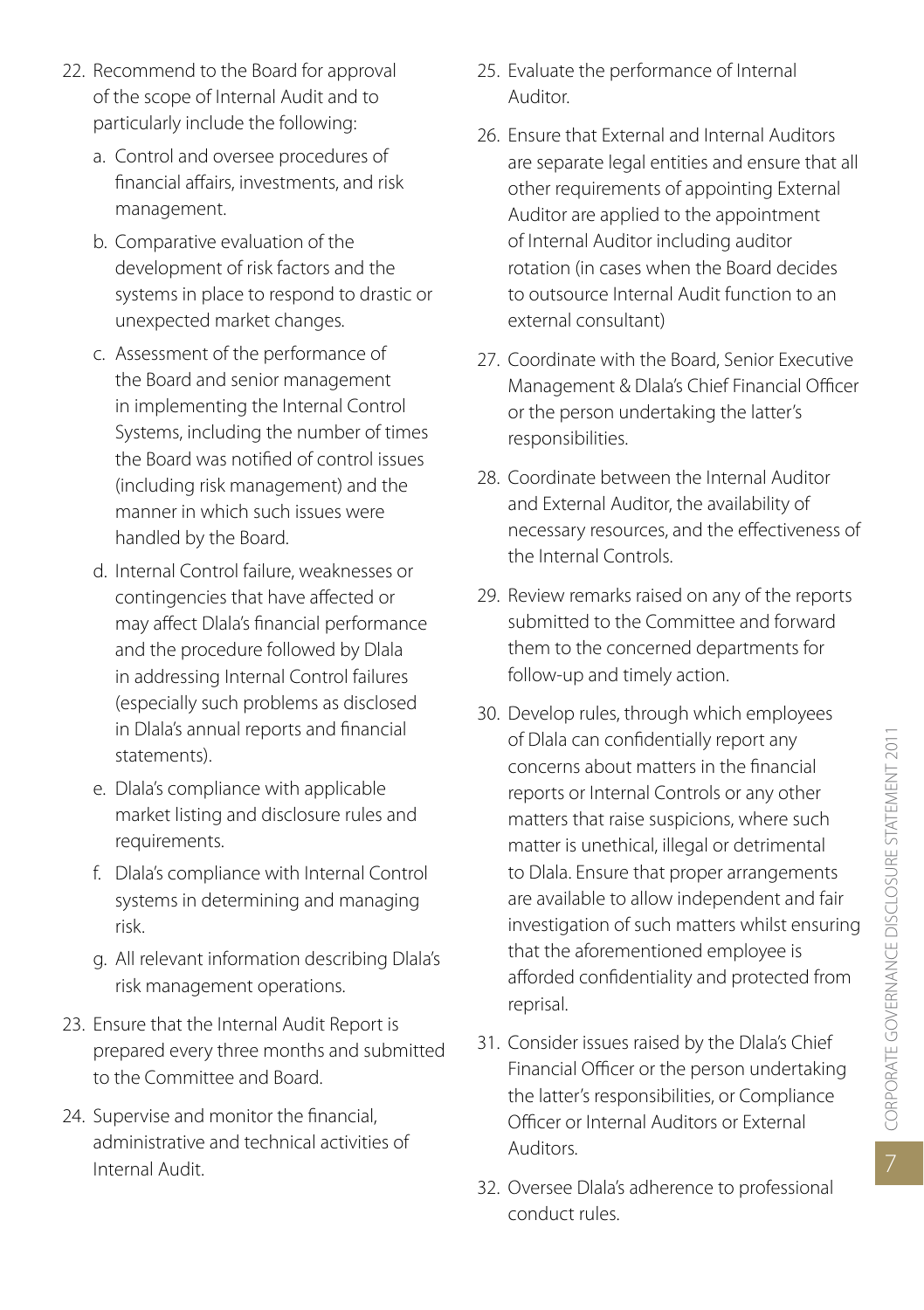- 33. Ensure all laws and instructions regarding Dlala's activities are duly adhered to.
- 34. Ensure that the rules of procedure related to the powers assigned to the Board are properly applied.
- 35. Attend the General Assembly.
- 36. Consult at Dlala's expense any independent expert or consultant with prior approval from the Board.
- 37. Recommend and follow-up all activities related to training, promotion and development of human resources.
- 38. Delegate responsibilities to a subcommittee comprising one or more of its members or to Dlala's CEO.

#### **Executive Committee**

The Executive Committee comprises four Board Members and is headed by the Chairman. The membership of the Committee will correspond to the tenure of Board membership.

#### The members of the Executive Committee are:

- • H.E. Rashid Al Mannai Chairman
- • H.E. Sheikh Suhaim Bin Khaled Al Thani Member
- • Mr. Ali Hussein Al Sada Member
- • Dr. Mohamed Nasser Al Qahtani Member

#### The responsibilities of the Committee as documented in the Board Meeting minutes of 2005 are to:

- 1. Review the preliminary balance sheet before presenting to the Board of Directors.
- 2. Approve all agreed upon agreements and obligations that are beyond the authority of the CEO.
- 3. Approve all expenses that are beyond the authority of the CEO.
- 4. Review the quality and efficiency of the services provided by the Company and recommend ways of improvement and development.
- 5. Develop future plans and strategies according to the policies of the Board of **Directors**
- 6. Supervise and monitor the funds invested by the Company in order to ensure their compliance with the approved policies of the Company.
- 7. Develop general guidelines and policies for investments and present them to the Board of Directors.

#### **Nomination, Remuneration and Governance Committee**

Nomination, Remuneration and Governance Committee comprises of three members of the Board. The membership of the Committee will correspond to the tenure of Board membership.

#### The members of the Committee are:

- • Dr. Mohamed Nasser Al-Qahtani Chairman
- • Mr. Ahmed Mohamed Al Asmakh Member
- • Mr. George Shehadeh Member

Dlala Board formed the Nomination, Remuneration & Governance Committee and approved its terms of reference on 5 October 2010. The responsibilities of the Committee as per its terms of reference are:

1. Report to the Board any matters that, in the opinion of the Committee, necessitate action and to recommend necessary followup action.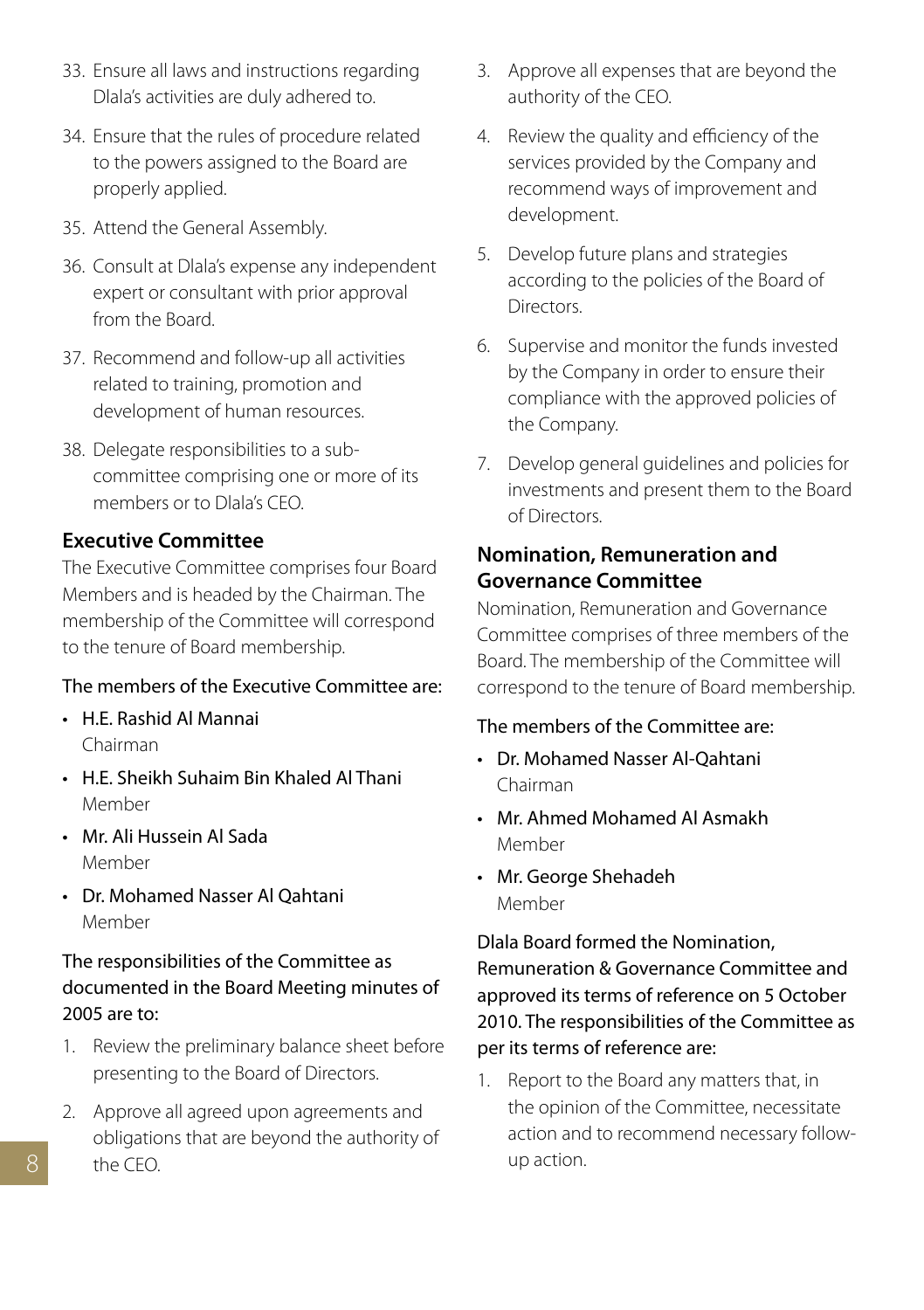- 2. Report to the Board on the matters related to the Committee as outlined in the QFMA CGC and its terms of reference.
- 3. Consider other issues as determined by the Board.
- 4. Responsible for the Board nomination process and overseeing the process regarding appointment of Board of **Directors**
- 5. Responsible for formulating and publishing a formal, rigorous and transparent procedure for nomination of Board Members based on the requirements of the Dlala Holding's bylaws (including Articles of Association), QFMA CGC, Commercial Companies Law and other relevant authority.
- 6. Propose to the Board for amendment to the Articles of Association for approval by the Extraordinary General Assembly of the shareholders, wherever the Committee deems such amendments to be necessary.
- 7. Establish and publish (after approval from the shareholders in the General Assembly) a remuneration policy, which governs the remuneration of the Chairman of the Board, Board Members and Senior Executive Management based on Dlala's bylaws (including Articles of Association), QFMA CGC, Commercial Companies Law, other applicable regulations and international best practices applicable to Qatar.
- 8. Define and implement Related Party Policy to govern commercial transactions with the related parties and potential conflicts of interest, with reference to the definition of related parties as included in the QFMA CGC. Such policy to include the requirements as specified in the QFMA CGC.
- 9. Ensure, in co-operation with the Chairman of the Board, that an annual evaluation of the Board's performance is performed.
- 10. Prepare and present to the Board for approval – Management succession plan, Induction program for new Board Members, Training process and plan for Board Members, Annual Corporate Governance Report as per requirements of QFMA CGC.
- 11. Attend the General Assembly. (Article 14.2 – QFMA CGC)
- 12. Consult at Dlala's expense any independent expert or consultant with prior approval from the Board.
- 13. Delegate responsibilities to a subcommittee comprising one or more of its members or to Dlala's CEO.
- 14. Keep the Board updated about the latest developments in the area of corporate governance and industry best practices.

In view of the upcoming Board elections, the Committee has prepared guidelines for the nomination and election of Board of Directors and will ensure that appointments of Board Members are made according to formal, rigorous and transparent procedures.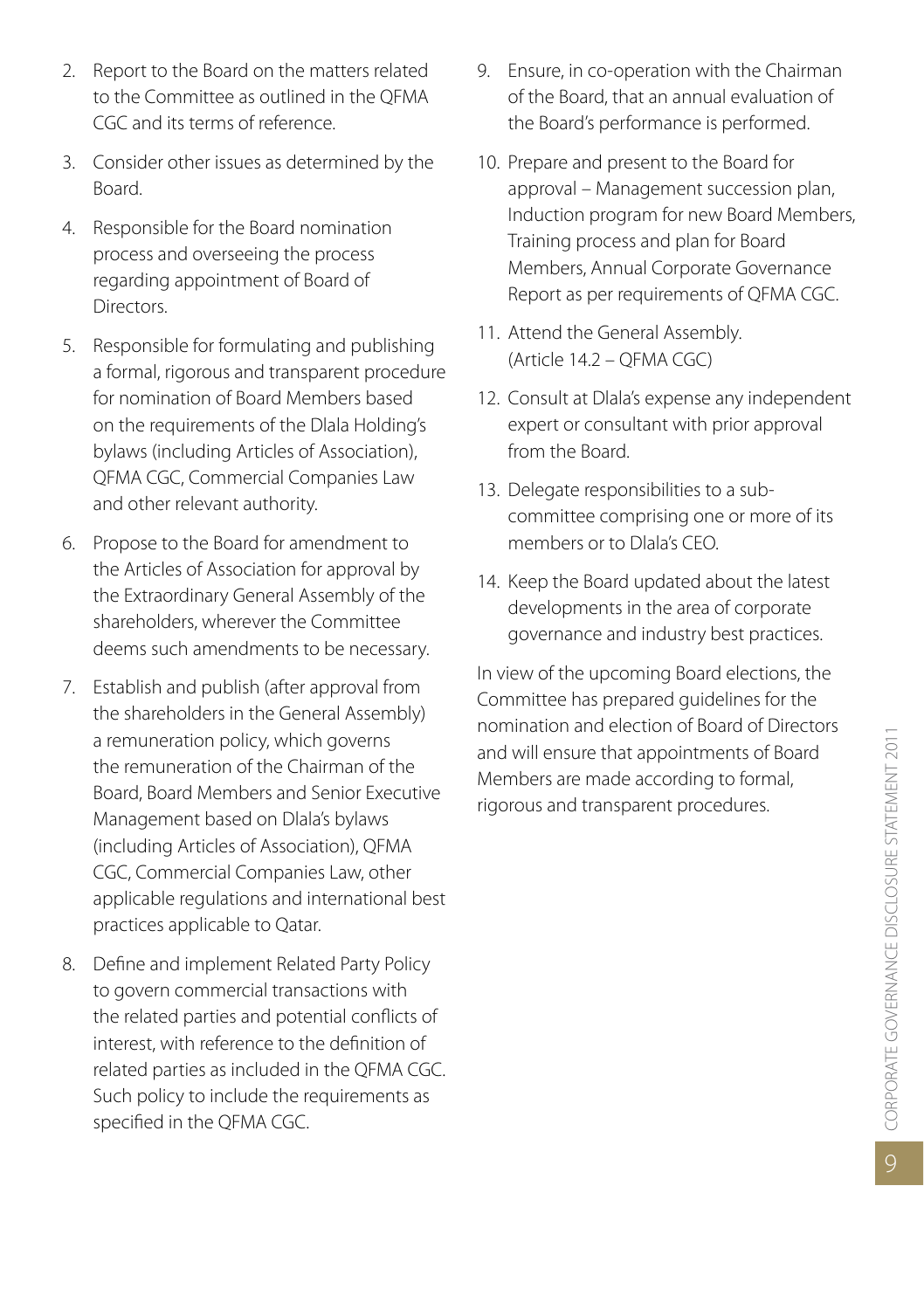# **Board Secretary**

Dlala has assigned a Board secretary, who also holds additional responsibility as Marketing and Public Relations Manager. His appointment is confirmed by Board Resolution dated 9

August 2010. Minutes of all Board meetings are maintained and Board resolutions are documented.

# **Internal and External Auditor**

The Board appointed PWC as its outsourced Internal Auditor in November 2009. The Internal Auditor reports to the Board through the Audit Committee. The primary responsibilities of the Internal Auditor (PWC) as documented in the 'Terms of Engagement – Outsourcing of Internal Audit Services' letter dated 16 November 2009 are:

• Prepare and agree a high level risk assessment and annual audit plan

- • Agree the scope of work for the review of each project in the audit plan and document this
- • Execute the audit planning and field work
- Prepare internal audit reports
- Follow-up agreed actions to assess success by management in implementing these actions

The shareholders at their General Meeting held on 03 April 2011, appointed Ernst & Young as their external auditor.

# **Internal Control System**

The Board is responsible for the internal control system in the Company. The Board has adopted an organizational structure, job descriptions, policies and procedures and a financial and operational delegation of authority to govern the Company's operations. The Board has ensured, through the existing delegations of authority, that no individual has unfettered powers.

During the reporting period, the Internal Auditor has completed audits of Operations/Front Office, IT, Finance, Marketing, HR, Legal as well as Compliance functions.

A dedicated Compliance Department, reporting to the CEO, has been assigned the responsibility to manage, monitor and report on compliance risk. The Department has designed systems of internal control to monitor compliance with laws and regulations.

A dedicated Legal Department, reporting to the CEO, has been assigned the responsibility to manage, monitor and report on legal risk.

A dedicated Finance Department, reporting to the CEO is responsible for financial affairs of Dlala. Finance Department has designed systems of internal control to initiate, record, approve and report transactions in accordance with International Financial Reporting Standards.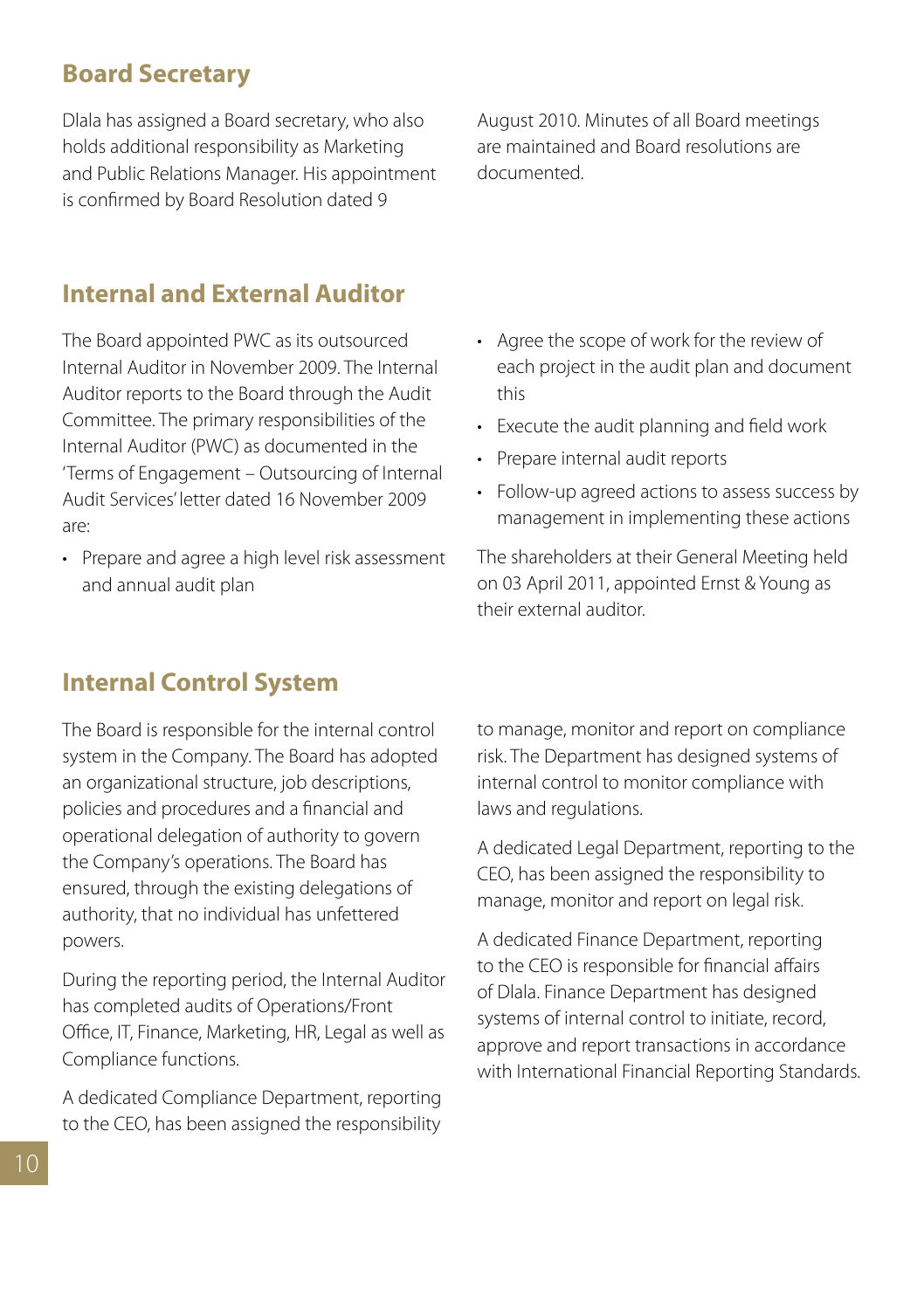# **Insider Trading**

A Security Trading and Disclosure Policy (including insider trading provisions) was implemented in January 2010. Automated controls are integrated in operational

processes to monitor compliance with the policy, including reporting of trading by Board members, Management and employees through Dlala.

# **Dividend Policy**

The payment of dividends is subject to recommendation by the Board of Directors and approval by the Company's shareholders. Dlala

# **Remuneration Policy (Art 30.3)**

A provision of QR 800,000 as bonus to Board of Directors has been made for the year 2011. Board remuneration is subject to approval of the General Assembly. A maximum limit of 10% of the net profit can be attributed to bonus distribution. Should the Company not make a profit in the year, a lump sum compensation could be paid out to Board members, provided that the reward for any one Board member does not exceed QR 100,000 per year.

Board in its meeting on 30th January 2012 has proposed a cash dividend of one Riyal per share (i.e. 10%) for 2011.

The Board determines Senior Management compensation. The Senior Management compensation is composed of a salary and a performance related bonus. Dlala discloses Board and Senior Management compensation as a part of the Related Party disclosures in the Group's Financial Report.

# **Compliance and Control Improvements (Art 30.2, 30.6, 30.7, 30.8, 30.9)**

The regulatory environment in Qatar is subject to frequent changes. Dlala monitors the regulatory changes and consistently seeks to comply with all new or changed laws and regulations. In addition, Dlala maintains an open and constructive dialogue with regulatory authorities on areas for further improvement.

As per the decisions of the accountability committee followed by the decision of the grievances Committee of the QFMA at its meeting held on April 19, 2011, two subsidiaries of Dlala Holding were fined as follows ; Dlala

Brokerage was fined a sum of five hundred thousand riyals and Dlala Islamic was fined four hundred and fifty thousand riyals, all the necessary disclosures were published on the websites of Dlala Brokerage and Dlala Islamic, Qatar Exchange and Qatar Financial Markets Authority (QFMA).

The aforementioned fines were imposed in consideration with violations to the following articles of QFMA financial services firms rule book: (41), (3) of the second appendix and (80) of QE bylaws.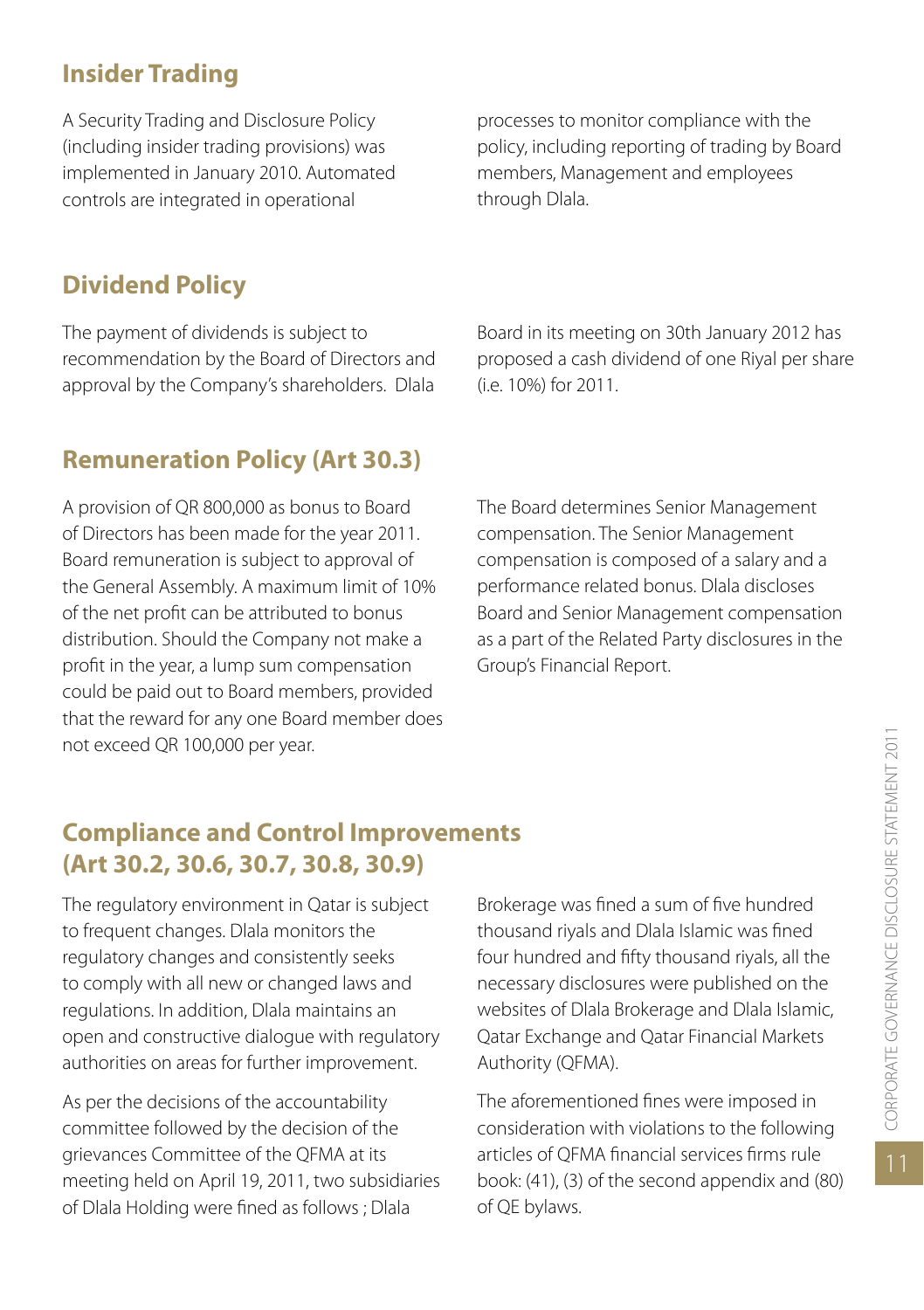# **Next Steps to Achieve Compliance with the QFMA Corporate Governance Code (CGC)**

Article 2 of the QFMA CGC requires listed companies to disclose the extent to which they comply with the provisions included in the Code as well as justify and explain the reasons and rationale behind the non-compliances. Dlala has identified the following areas in which further enhancement to its corporate governance practices are required, in line with the provisions of the Code:

#### **1. Nomination, Remuneration and Governance Committee**

The Committee, in co-operation with the Chairman of the Board, will conduct annual evaluation of the Board performance including assessment of the performance of the Board and senior management in implementing the Internal Control systems and identification of the number of times when the Board was notified of control issues (including risk management) and the way such issues were handled by the Board.

The Committee is currently preparing a formal remuneration policy for Board approval to govern the remuneration of the Chairman of the Board, Board Members and Senior Management. The policy will include provision to ensure that the remuneration practices consider the long-term performance of Dlala, and will be published once adopted.

#### **2. Risk Management**

 The BOD assumes full responsibility for the development of strategic risks and the application of the relevant principles, frameworks and policies. To further enhance its risk management practices, Dlala will continue moving forward establishing the risk function within the company; the risk function is well considered in the company's alignment of its departments in an HR project to be delivered by an external consultant.

 The Board will retain overall oversight and governance responsibility for risk management, supported by the Board Audit Committee and the Risk Management function.

# **3. Board Secretariat**

 The Board Secretary will ensure that the Board and Committee Members receive the information to be discussed in the Board or Board Committee meetings at least one week in advance of the meeting date to ensure adequate preparation time.

# **4. Investor Relation**

In support of Dlala's Management Commitment to establish transparent and close communication with the shareholders, clear and comprehensive access to information procedures for shareholders is currently being prepared and published.

# **5. Related Party Policy and Conflicts of Interest**

 A Related Party policy to govern commercial transactions with related parties, potential conflicts of interest, related practices and disclosures, is prepared and under the approval process from Governance Committee of the Board of Directors.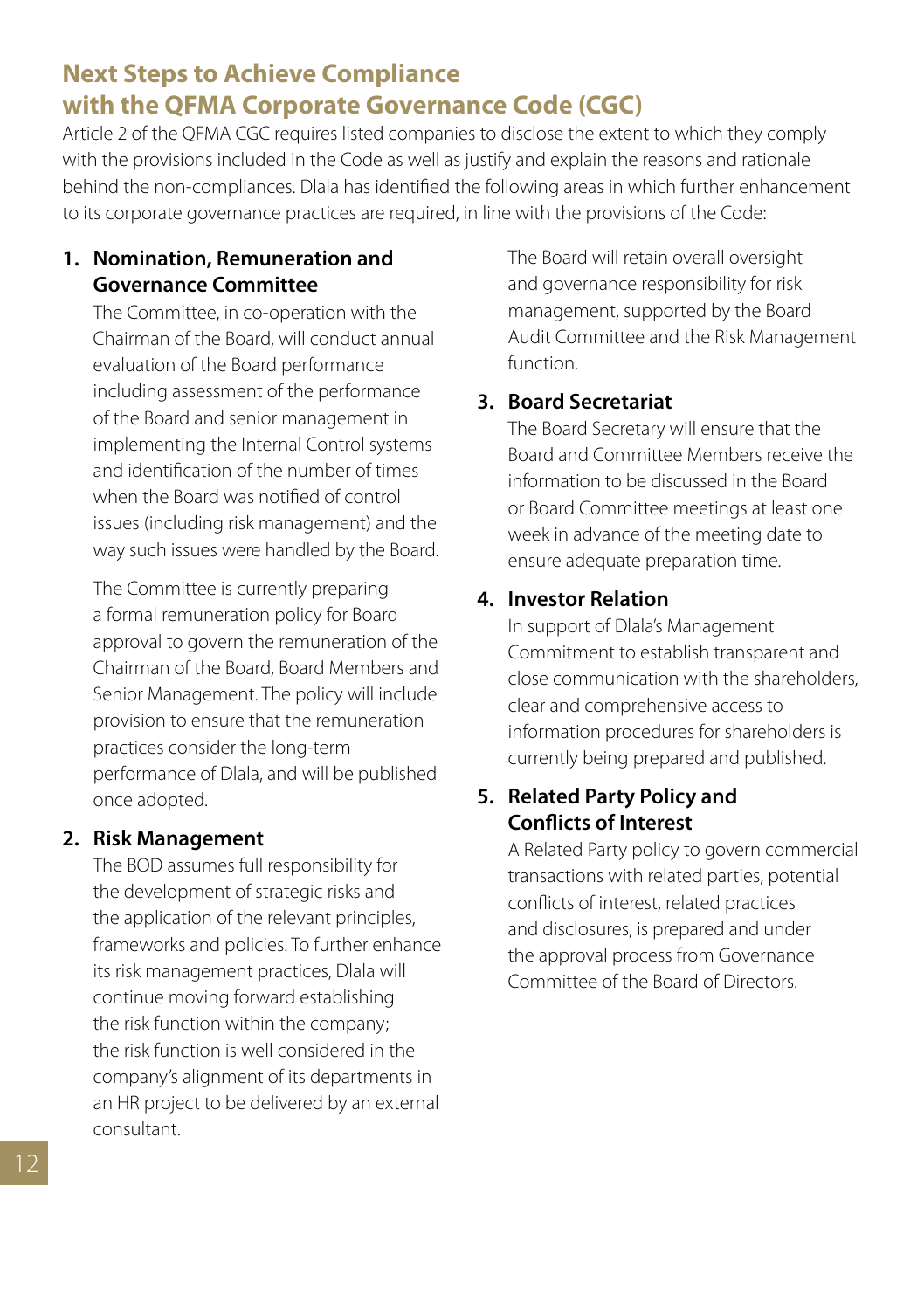#### **6. Process improvements**

Succession plan is one of the items in the scope of the consultation agreement with an Independent Consultant (KPMG), appointed for designing and implementing HR Processes

Dlala will design and implement the following governance processes:

- • A training process and plan for Board members.
- • A process to prepare and issue an annual Corporate Governance Report.
- • A process to monitor auditor rotation and independence.
- • A mechanism will be designed and implemented to enable employees to report behavior that is suspicious, illicit, unethical or detrimental to the Company; while ensuring the confidentiality of the information received and the protection of the whistleblower.

# **7. Policies and Procedures**

The existing governance documentation, complemented with all supporting documents required such as charters, terms of reference and policies and procedures were completed.

To reflect existing practices, all policies and procedures within Dlala Holding and its subsidiaries are to be evaluated and reviewed by an external consultant.

**Rashid Al Mannai** Chairman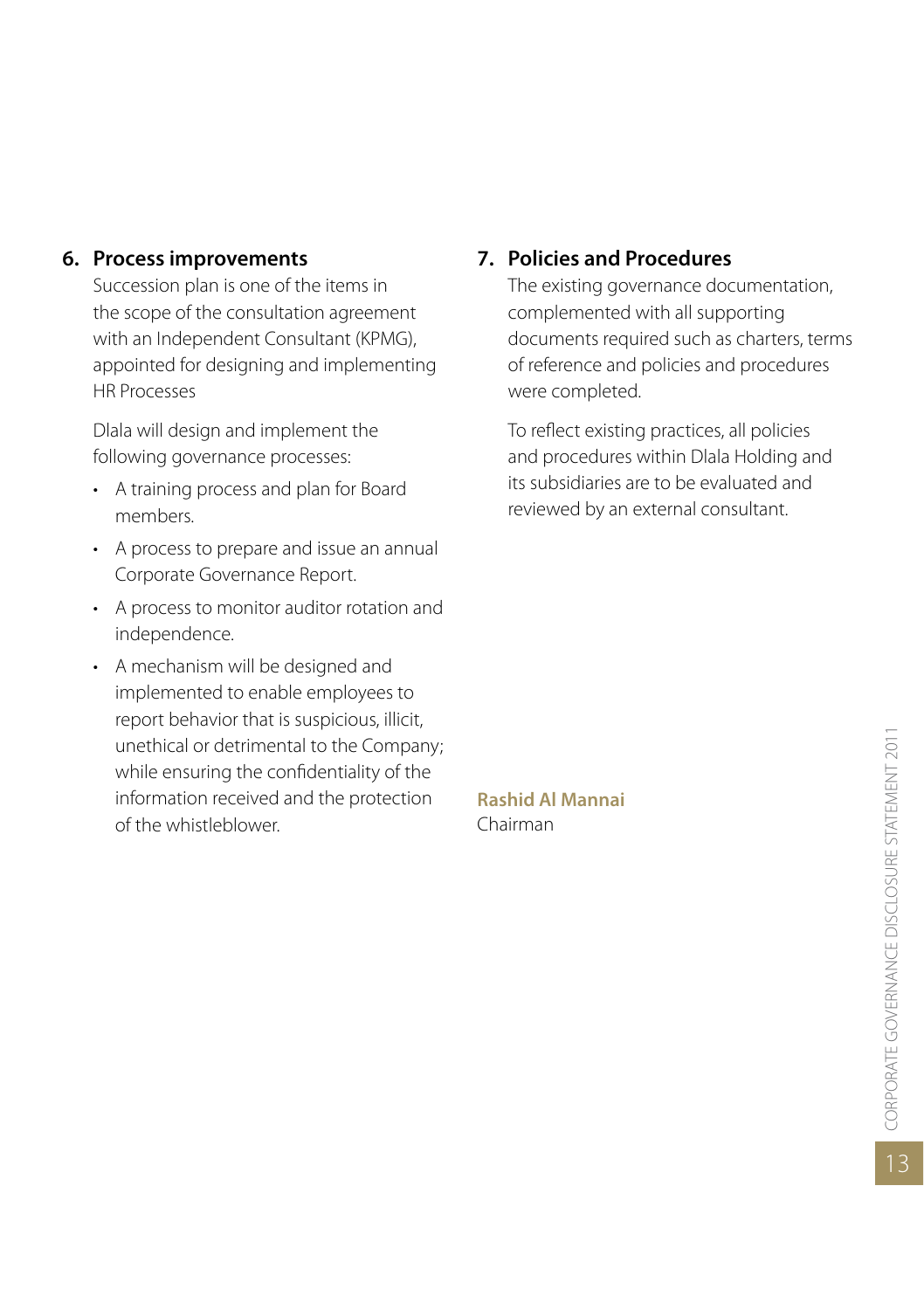# **Annex 1 – Presentation of our Board Members**



# **H.E. Mr. Rashid Ahmed Hamad Al Mannai (Chairman)**

- His Excellency holds a Bachelor's Degree of Business Administration with major in Financial Management, enjoys extensive experience in the financial sector, participated and attended many forums and conferences locally and internationally as well, and has extensive knowledge in the field of investment within financial markets locally and internationally.
- Served as Assistant Director of Marketing Department at Doha Bank; also served as Chief of Information Unit at the Department of Passports and Expatriates Affairs.
- Currently heads the Executive Committee of Dlala Holding.



### **H.E. Sheikh Dr. Hamad Bin Nasser Al-Thani (Vice Chairman – Representing Qatar Foundation for Education, Science and Community Development)**

- His Excellency holds an MBA in Financial Planning from the University of Wales and his PhD in Industrial Project Management in 1996.
- His Excellency heads prominent organizations across a number of sectors. He currently holds the position of Economic Advisor at the cabinet; he is also a Chairman of Board of the Qatari-German Company for Medical Devices; Chairman of the Future Company for Pipe Industries and Board Member of the Qatar Foundation for Education, Science and Technology. He is a former CEO of Qatar Development Bank.
- His Excellency chairs Dlala's Audit Committee.



### **Mr. Abdul Rahman Ahmad Al Mana (Board Member – Representing the Education and Health Fund of the Ministry of Economy and Finance)**

- Mr. Abdul Rahman Al Mana holds a Bachelor's Degree in Finance and Economics.
- Currently, he is an Investment Analyst in Assets Management Department at the Qatar Investment Authority; he also enjoys an extensive experience in the financial sector; he also participated in many economic and investment forums and conferences in the State of Qatar.
- He is a member of Dlala's Audit Committee.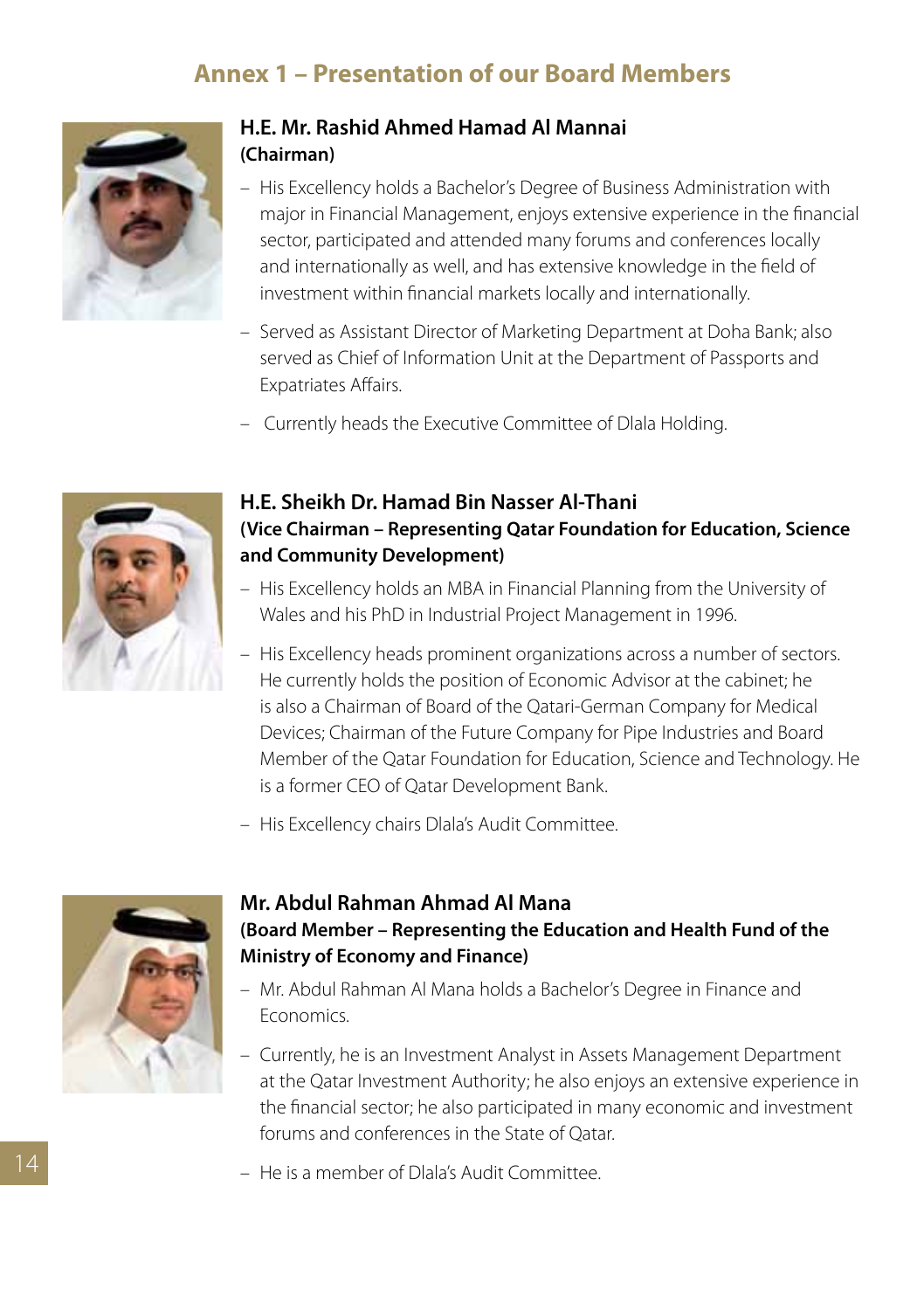

### **Ms. Moza Mohammed Juma Al Fuddalla Al Sulaiti (Member of Board – Representing the Pension Fund of the General Authority for Retirement and Social Insurance authority)**

- Ms. Sulaiti holds a Master's Degree in Banking and Finance from the University of Salford, UK.
- Ms. Sulaiti is currently the Director of Planning and Research/Deputy Director of the Fund Accounts Bureau at the General Authority for Retirement and Social Insurance since 2009; before that she was working at the Diwan of Accounting since 1993; also participated in many economic and investment forums and conferences in the State of Qatar.
- She is a member of Dlala's Audit Committee.



### **H.E. Sheikh Suhaim Bin Khaled Bin Hamad Al Thani (Board Member)**

- HE Sheikh Suhaim Bin Khalid Bin Hamad Al Thani holds a Bachelor's Degree in Business Administration from the University of Plymouth in Britain.
- His Excellency has worked at HSBC and Deutsche Bank.
- His Excellency has a number of courses in business, finance and banking.
- A member of the Executive Committee of Dlala Holding.



### **Dr. Mohamed Nasser Mohamed Nasser Al-Qahtani (Board Member)**

- $-$  Dr. Mohamed Al-Qahtani has a Ph.D. in International Trade Law from the University of Durham, United Kingdom in 2009, in addition to a Master's Degree in International Trade Law from the University of Northumbria at Newcastle in the United Kingdom. He also attended and participated in many forums, conferences, locally and internationally in the fields of law and economics.
- Dr. Mohammed Al-Oahtani is currently the Vice CEO, the Director of Administrative Affairs & HR, Member of the Investment Committee and the Tenders Committee at Al Meera Company since 2010. He is also a Board Member of the Qatar Meat & Livestock Co."MAWASHI". He also has served as Chief Procurement Officer at Qatar Liquefied Gas Co., Ltd."Qatargas"; in addition to that he served as an Acting Director of the Department of Procurement and Contracts of Doha Asian Games in 2006, and previously worked at the Ministry of Interior Affairs in the rank of captain.
- He is the Chairman of the Nomination, Remuneration & Governance Committee of Dlala Holding.

15